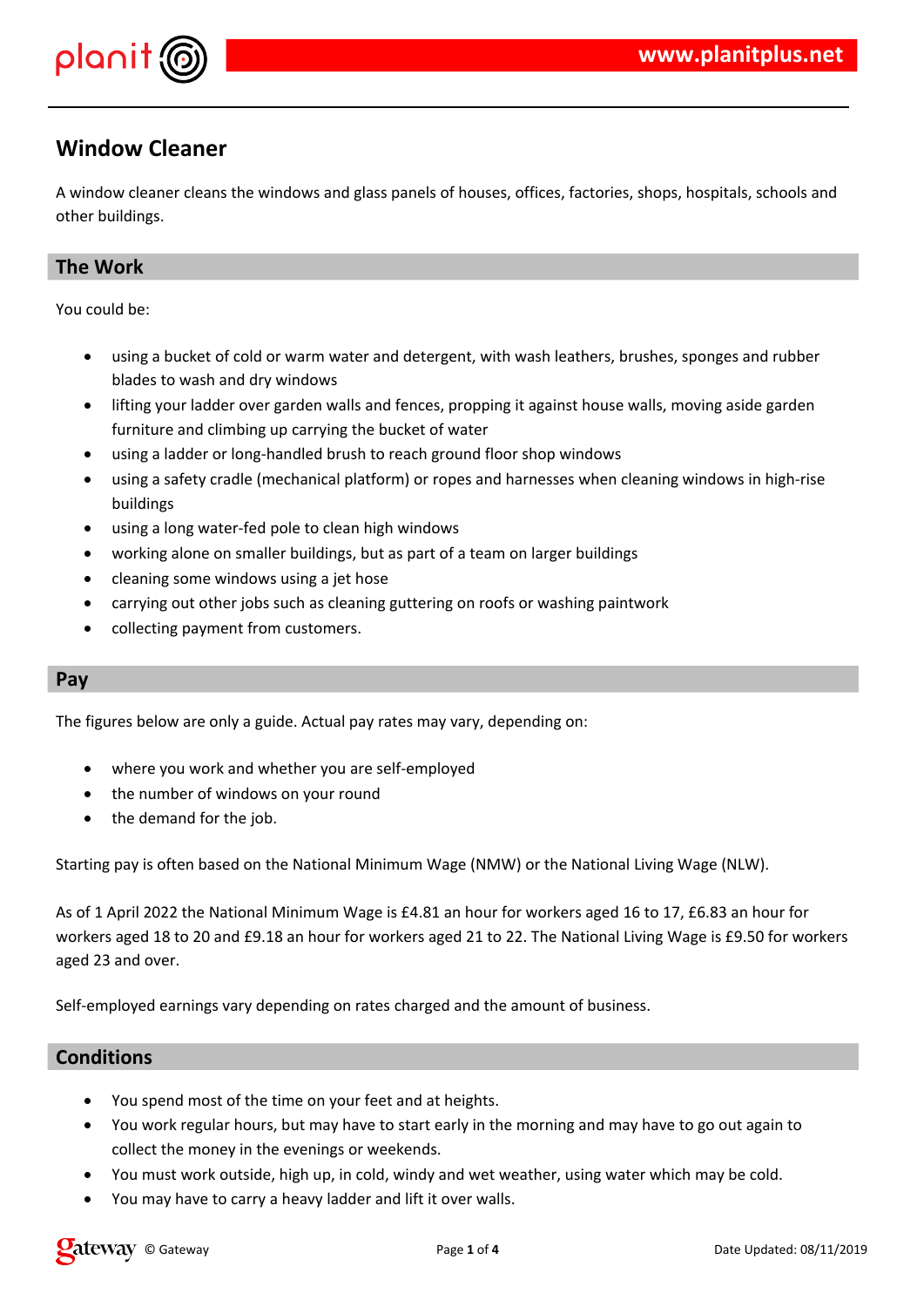|      | $\infty$<br>#<br>$\#$<br>%                                                  | $\&$                                           | $\%$ "<br>$7\overline{ }$                                                                                        | $\boldsymbol{\alpha}$<br>" 8                                                                                                                                                                                      | %                      | %                                        | $\&$               | $\%$ "                                                                                           |
|------|-----------------------------------------------------------------------------|------------------------------------------------|------------------------------------------------------------------------------------------------------------------|-------------------------------------------------------------------------------------------------------------------------------------------------------------------------------------------------------------------|------------------------|------------------------------------------|--------------------|--------------------------------------------------------------------------------------------------|
|      | $\#$<br>$\&$<br>$\overline{\phantom{a}}$<br>×,<br>$\#$<br>$\#$<br>Ţ         | $\%$<br>Ţ<br>$\boldsymbol{9}$<br>$\frac{1}{6}$ | $9^{\circ}$<br>$\sim$ 1<br>$\%$<br>$\mathbf{I}$<br>$\boldsymbol{9}$<br>$\%$<br>$\mathsf{\$}$ "<br>Ħ<br>$\ddot{}$ | $\% *$ !<br>$\alpha$<br>%<br>$\boldsymbol{\mathsf{S}}$<br>$\, ,$<br>$\boldsymbol{9}$                                                                                                                              | $\blacksquare$<br>$\%$ | $\mathbf H$<br>5<br>$\,$<br>$\mathbf{I}$ | H.<br>$\mathbf{H}$ | "%&"<br>$\%$<br>$\sqrt[6]{\frac{1}{2}}$<br>$\pmb{\mathsf{H}}$<br>$\textcolor{red}{\blacksquare}$ |
| $\#$ | $\&$                                                                        | I                                              |                                                                                                                  |                                                                                                                                                                                                                   |                        |                                          |                    |                                                                                                  |
|      | Ţ<br>\$<br>Ţ<br>$\&$                                                        | \$<br>$\%$<br>$\sqrt[6]{\frac{1}{2}}$          | $^{\prime}$ %                                                                                                    | $\%$<br>H.                                                                                                                                                                                                        |                        |                                          |                    |                                                                                                  |
|      | $8\overline{)}$<br>$(=> + )$                                                |                                                |                                                                                                                  | & $" = +$ > +<br>" + = $\frac{9}{6} +$ ! "                                                                                                                                                                        |                        |                                          |                    |                                                                                                  |
|      | $\equiv$ 100 $\pm$ 100 $\pm$<br>$\mathbf{z} = \mathbf{z} \times \mathbf{z}$ | $\sim 1$                                       |                                                                                                                  | $\begin{array}{ccccccccccc}\n\$ & & & \% & & \% & & \& & & \n\end{array}$ . $\begin{array}{ccccccccccc}\n\% & & & \% & & \& & & \n\end{array}$ . $\begin{array}{ccccccccccc}\n\% & & & \% & & \& & \n\end{array}$ |                        |                                          |                    |                                                                                                  |

 $33424$ <br>  $@!$  "\$<br>
"! "\$  $+$ <br>? %<br>/ !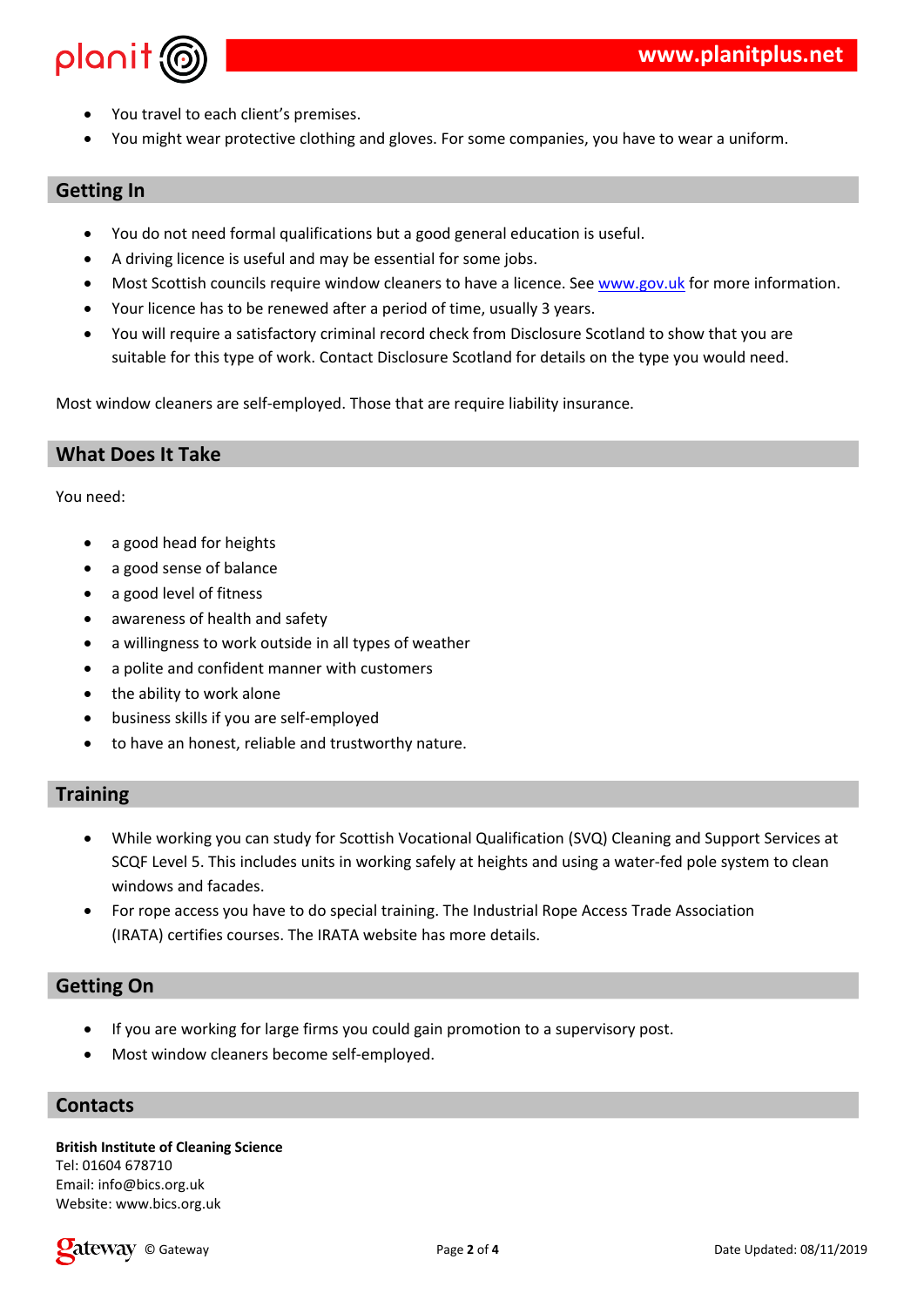

Twitter: @BICSc\_UK Facebook: www.facebook.com/TheBICSc

#### **Federation of Window Cleaners**

Tel: 0161 432 8754 Email: info@f-w-c.co.uk Website: www.f-w-c.co.uk Twitter: @FWC1947

#### **Industrial Rope Access Trade Association International (IRATA)**

Tel: 01233 754600 Email: info@irata.org Website: www.irata.org Twitter: @IRATARopeAccess Facebook: www.facebook.com/IRATA.Official